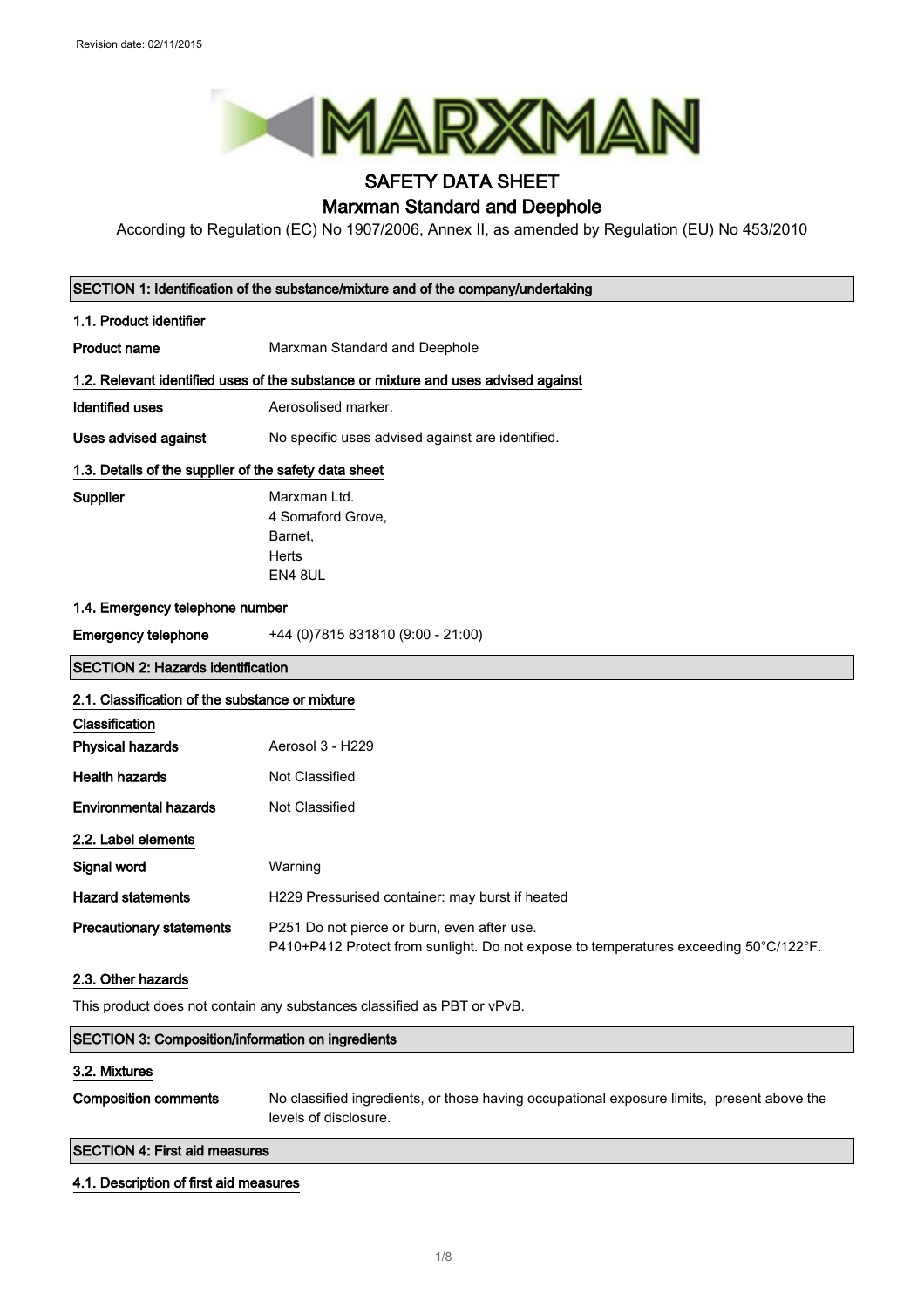| <b>General information</b>                                 | If in doubt, get medical attention promptly. Show this Safety Data Sheet to the medical<br>personnel.                                                                                                                                                                                                                                                                                                                                                                                                                                    |  |
|------------------------------------------------------------|------------------------------------------------------------------------------------------------------------------------------------------------------------------------------------------------------------------------------------------------------------------------------------------------------------------------------------------------------------------------------------------------------------------------------------------------------------------------------------------------------------------------------------------|--|
| Inhalation                                                 | Move affected person to fresh air and keep warm and at rest in a position comfortable for<br>breathing. Loosen tight clothing such as collar, tie or belt. Get medical attention if symptoms<br>are severe or persist.                                                                                                                                                                                                                                                                                                                   |  |
| Ingestion                                                  | Rinse mouth thoroughly with water. Get medical advice/attention if you feel unwell. Do not<br>induce vomiting unless under the direction of medical personnel.                                                                                                                                                                                                                                                                                                                                                                           |  |
| Skin contact                                               | Rinse with water.                                                                                                                                                                                                                                                                                                                                                                                                                                                                                                                        |  |
| Eye contact                                                | Rinse with water. Get medical attention if any discomfort continues.                                                                                                                                                                                                                                                                                                                                                                                                                                                                     |  |
| <b>Protection of first aiders</b>                          | First aid personnel should wear appropriate protective equipment during any rescue.                                                                                                                                                                                                                                                                                                                                                                                                                                                      |  |
|                                                            | 4.2. Most important symptoms and effects, both acute and delayed                                                                                                                                                                                                                                                                                                                                                                                                                                                                         |  |
| <b>General information</b>                                 | The severity of the symptoms described will vary dependent on the concentration and the<br>length of exposure.                                                                                                                                                                                                                                                                                                                                                                                                                           |  |
| Inhalation                                                 | Spray/mists may cause respiratory tract irritation.                                                                                                                                                                                                                                                                                                                                                                                                                                                                                      |  |
| Ingestion                                                  | Due to the physical nature of this product, it is unlikely that ingestion will occur.                                                                                                                                                                                                                                                                                                                                                                                                                                                    |  |
| Skin contact                                               | Repeated exposure may cause skin dryness or cracking.                                                                                                                                                                                                                                                                                                                                                                                                                                                                                    |  |
| Eye contact                                                | May be slightly irritating to eyes. May cause discomfort.                                                                                                                                                                                                                                                                                                                                                                                                                                                                                |  |
|                                                            | 4.3. Indication of any immediate medical attention and special treatment needed                                                                                                                                                                                                                                                                                                                                                                                                                                                          |  |
| Notes for the doctor                                       | Treat symptomatically.                                                                                                                                                                                                                                                                                                                                                                                                                                                                                                                   |  |
| <b>SECTION 5: Firefighting measures</b>                    |                                                                                                                                                                                                                                                                                                                                                                                                                                                                                                                                          |  |
| 5.1. Extinguishing media                                   |                                                                                                                                                                                                                                                                                                                                                                                                                                                                                                                                          |  |
| Suitable extinguishing media                               | The product is not flammable. Extinguish with alcohol-resistant foam, carbon dioxide, dry<br>powder or water fog. Use fire-extinguishing media suitable for the surrounding fire.                                                                                                                                                                                                                                                                                                                                                        |  |
| Unsuitable extinguishing<br>media                          | Do not use water jet as an extinguisher, as this will spread the fire.                                                                                                                                                                                                                                                                                                                                                                                                                                                                   |  |
| 5.2. Special hazards arising from the substance or mixture |                                                                                                                                                                                                                                                                                                                                                                                                                                                                                                                                          |  |
| Specific hazards                                           | Containers can burst violently or explode when heated, due to excessive pressure build-up. If<br>aerosol cans are ruptured, care should be taken due to the rapid escape of the pressurised<br>contents and propellant.                                                                                                                                                                                                                                                                                                                  |  |
| <b>Hazardous combustion</b><br>products                    | Thermal decomposition or combustion products may include the following substances:<br>Harmful gases or vapours.                                                                                                                                                                                                                                                                                                                                                                                                                          |  |
| 5.3. Advice for firefighters                               |                                                                                                                                                                                                                                                                                                                                                                                                                                                                                                                                          |  |
| Protective actions during<br>firefighting                  | Avoid breathing fire gases or vapours. Evacuate area. Cool containers exposed to heat with<br>water spray and remove them from the fire area if it can be done without risk. Cool containers<br>exposed to flames with water until well after the fire is out. If a leak or spill has not ignited, use<br>water spray to disperse vapours and protect men stopping the leak. Control run-off water by<br>containing and keeping it out of sewers and watercourses. If risk of water pollution occurs,<br>notify appropriate authorities. |  |
| Special protective equipment<br>for firefighters           | Wear positive-pressure self-contained breathing apparatus (SCBA) and appropriate protective<br>clothing. Firefighter's clothing conforming to European standard EN469 (including helmets,<br>protective boots and gloves) will provide a basic level of protection for chemical incidents.                                                                                                                                                                                                                                               |  |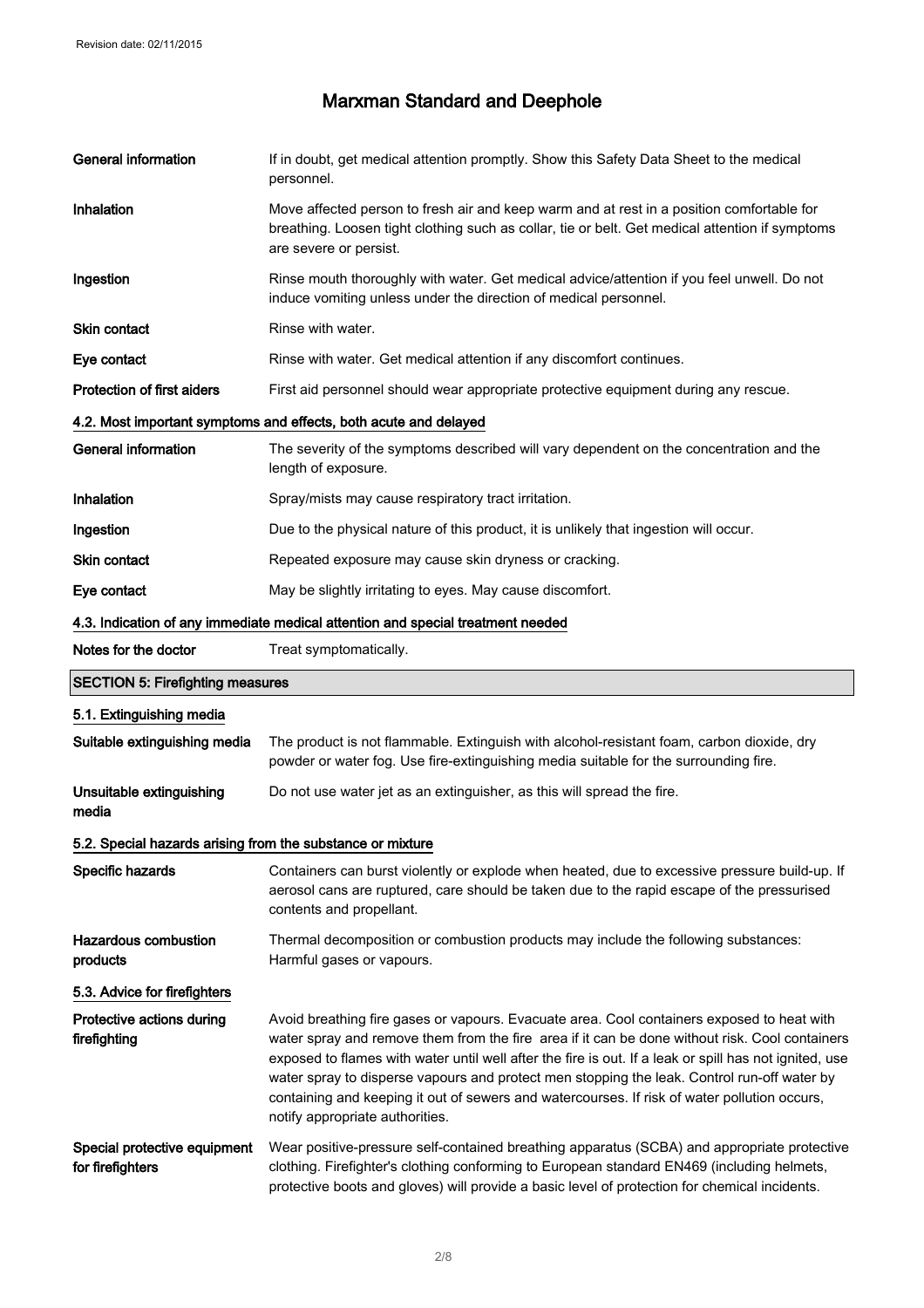### SECTION 6: Accidental release measures

### 6.1. Personal precautions, protective equipment and emergency procedures

Personal precautions Wear protective clothing as described in Section 8 of this safety data sheet. No action shall be taken without appropriate training or involving any personal risk. Evacuate area. Risk of explosion.

### 6.2. Environmental precautions

Environmental precautions Avoid discharge into drains or watercourses or onto the ground.

#### 6.3. Methods and material for containment and cleaning up

Methods for cleaning up Wear protective clothing as described in Section 8 of this safety data sheet. Clear up spills immediately and dispose of waste safely. Flush contaminated area with plenty of water. Wash thoroughly after dealing with a spillage. For waste disposal, see Section 13.

#### 6.4. Reference to other sections

Reference to other sections For personal protection, see Section 8. See Section 11 for additional information on health hazards. See Section 12 for additional information on ecological hazards. For waste disposal, see Section 13.

### SECTION 7: Handling and storage

| 7.1. Precautions for safe handling                      |                                                                                                                                                                                                                                                                                                                                                                                                                                                 |  |
|---------------------------------------------------------|-------------------------------------------------------------------------------------------------------------------------------------------------------------------------------------------------------------------------------------------------------------------------------------------------------------------------------------------------------------------------------------------------------------------------------------------------|--|
| <b>Usage precautions</b>                                | Read and follow manufacturer's recommendations. Wear protective clothing as described in<br>Section 8 of this safety data sheet. Keep away from food, drink and animal feeding stuffs.<br>Avoid exposing aerosol containers to high temperatures or direct sunlight. Do not spray on an<br>open flame or other ignition source. Do not pierce or burn, even after use. Avoid contact with<br>eyes. Avoid inhalation of vapours and spray/mists. |  |
| Advice on general<br>occupational hygiene               | Wash promptly if skin becomes contaminated. Take off contaminated clothing. Wash<br>contaminated clothing before reuse.                                                                                                                                                                                                                                                                                                                         |  |
|                                                         | 7.2. Conditions for safe storage, including any incompatibilities                                                                                                                                                                                                                                                                                                                                                                               |  |
| <b>Storage precautions</b>                              | Keep out of the reach of children. Keep away from food, drink and animal feeding stuffs. Store<br>in tightly-closed, original container in a dry, cool and well-ventilated place. Keep containers<br>upright. Protect containers from damage. Protect from sunlight. Do not store near heat<br>sources or expose to high temperatures. Do not expose to temperatures exceeding<br>50°C/122°F.                                                   |  |
| Storage class                                           | Chemical storage.                                                                                                                                                                                                                                                                                                                                                                                                                               |  |
| 7.3. Specific end use(s)                                |                                                                                                                                                                                                                                                                                                                                                                                                                                                 |  |
| Specific end use(s)                                     | The identified uses for this product are detailed in Section 1.2.                                                                                                                                                                                                                                                                                                                                                                               |  |
| <b>SECTION 8: Exposure Controls/personal protection</b> |                                                                                                                                                                                                                                                                                                                                                                                                                                                 |  |
| 8.1. Control parameters                                 |                                                                                                                                                                                                                                                                                                                                                                                                                                                 |  |
| Ingredient comments                                     | No exposure limits known for ingredient(s).                                                                                                                                                                                                                                                                                                                                                                                                     |  |
| 8.2. Exposure controls                                  |                                                                                                                                                                                                                                                                                                                                                                                                                                                 |  |
| Appropriate engineering<br>controls                     | Provide adequate ventilation.                                                                                                                                                                                                                                                                                                                                                                                                                   |  |
| Eye/face protection                                     | Avoid contact with eyes. Large Spillages: Eyewear complying with an approved standard<br>should be worn if a risk assessment indicates eye contact is possible.                                                                                                                                                                                                                                                                                 |  |
| Hand protection                                         | No specific hand protection recommended.                                                                                                                                                                                                                                                                                                                                                                                                        |  |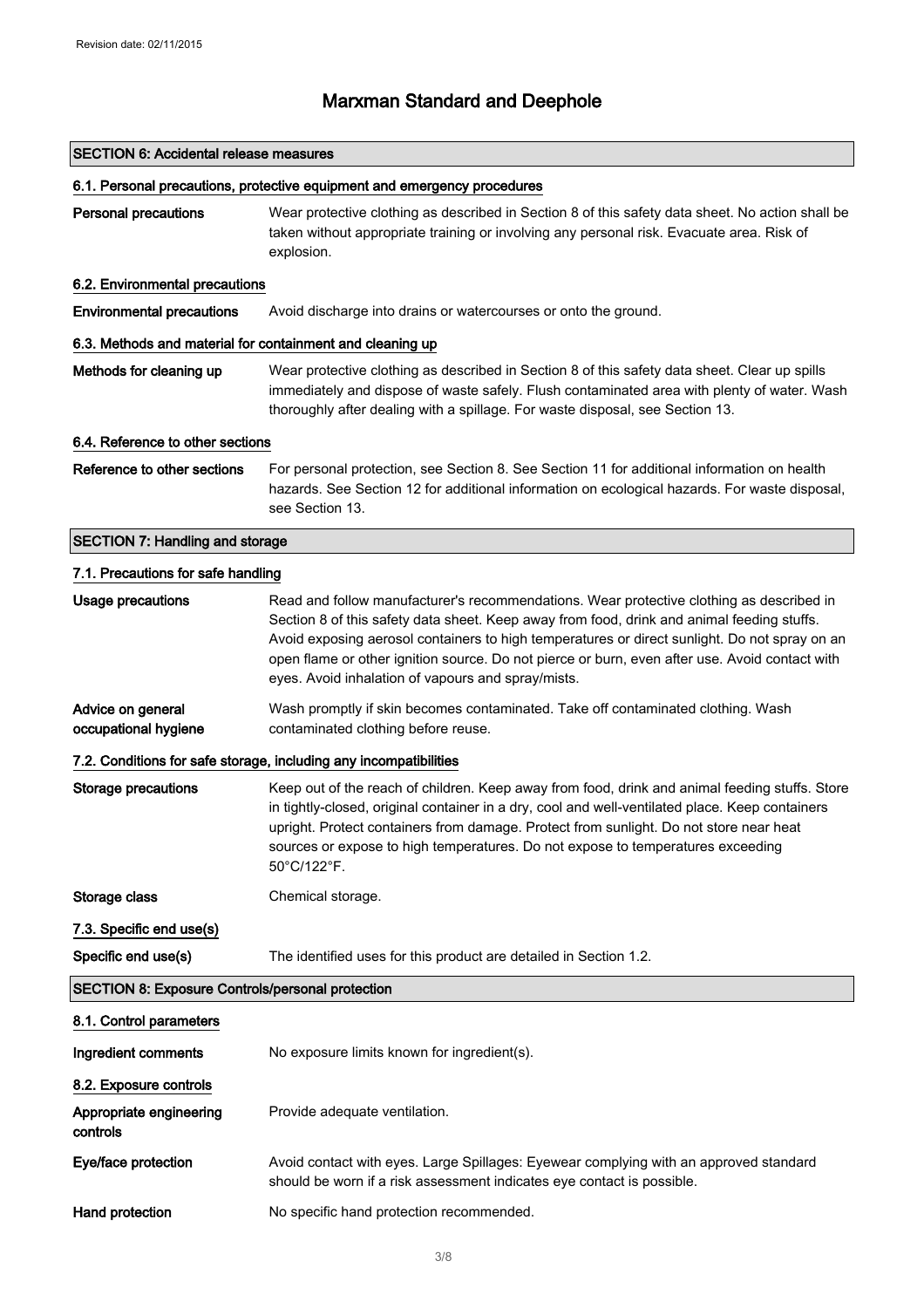| Hygiene measures                   | Wash hands thoroughly after handling. Do not eat, drink or smoke when using this product.<br>Wash contaminated clothing before reuse.                      |
|------------------------------------|------------------------------------------------------------------------------------------------------------------------------------------------------------|
| Respiratory protection             | No specific recommendations. Provide adequate ventilation. Large Spillages: If ventilation is<br>inadequate, suitable respiratory protection must be worn. |
| Environmental exposure<br>controls | Keep container tightly sealed when not in use. Avoid release to the environment.                                                                           |

### SECTION 9: Physical and Chemical Properties

| 9.1. Information on basic physical and chemical properties |                                                                                                                        |  |
|------------------------------------------------------------|------------------------------------------------------------------------------------------------------------------------|--|
| Appearance                                                 | Aerosol.                                                                                                               |  |
| Colour                                                     | Green.                                                                                                                 |  |
| Odour                                                      | Almost odourless.                                                                                                      |  |
| <b>Odour threshold</b>                                     | Not available.                                                                                                         |  |
| pH                                                         | Not available.                                                                                                         |  |
| <b>Melting point</b>                                       | Not available.                                                                                                         |  |
| Initial boiling point and range                            | Not available.                                                                                                         |  |
| Flash point                                                | Not available.                                                                                                         |  |
| <b>Evaporation rate</b>                                    | Not available.                                                                                                         |  |
| Upper/lower flammability or<br>explosive limits            | Not available.                                                                                                         |  |
| Vapour pressure                                            | Not available.                                                                                                         |  |
| Vapour density                                             | Not available.                                                                                                         |  |
| <b>Relative density</b>                                    | Not available.                                                                                                         |  |
| Solubility(ies)                                            | Not known.                                                                                                             |  |
| <b>Partition coefficient</b>                               | Not available.                                                                                                         |  |
| Auto-ignition temperature                                  | Not available.                                                                                                         |  |
| <b>Decomposition Temperature</b>                           | Not available.                                                                                                         |  |
| <b>Viscosity</b>                                           | Not applicable.                                                                                                        |  |
| <b>Explosive properties</b>                                | Not considered to be explosive.                                                                                        |  |
| <b>Oxidising properties</b>                                | Does not meet the criteria for classification as oxidising.                                                            |  |
| 9.2. Other information                                     |                                                                                                                        |  |
| Other information                                          | No information required.                                                                                               |  |
| <b>SECTION 10: Stability and reactivity</b>                |                                                                                                                        |  |
| 10.1. Reactivity                                           |                                                                                                                        |  |
| Reactivity                                                 | There are no known reactivity hazards associated with this product.                                                    |  |
| 10.2. Chemical stability                                   |                                                                                                                        |  |
| <b>Stability</b>                                           | Stable at normal ambient temperatures and when used as recommended. Stable under the<br>prescribed storage conditions. |  |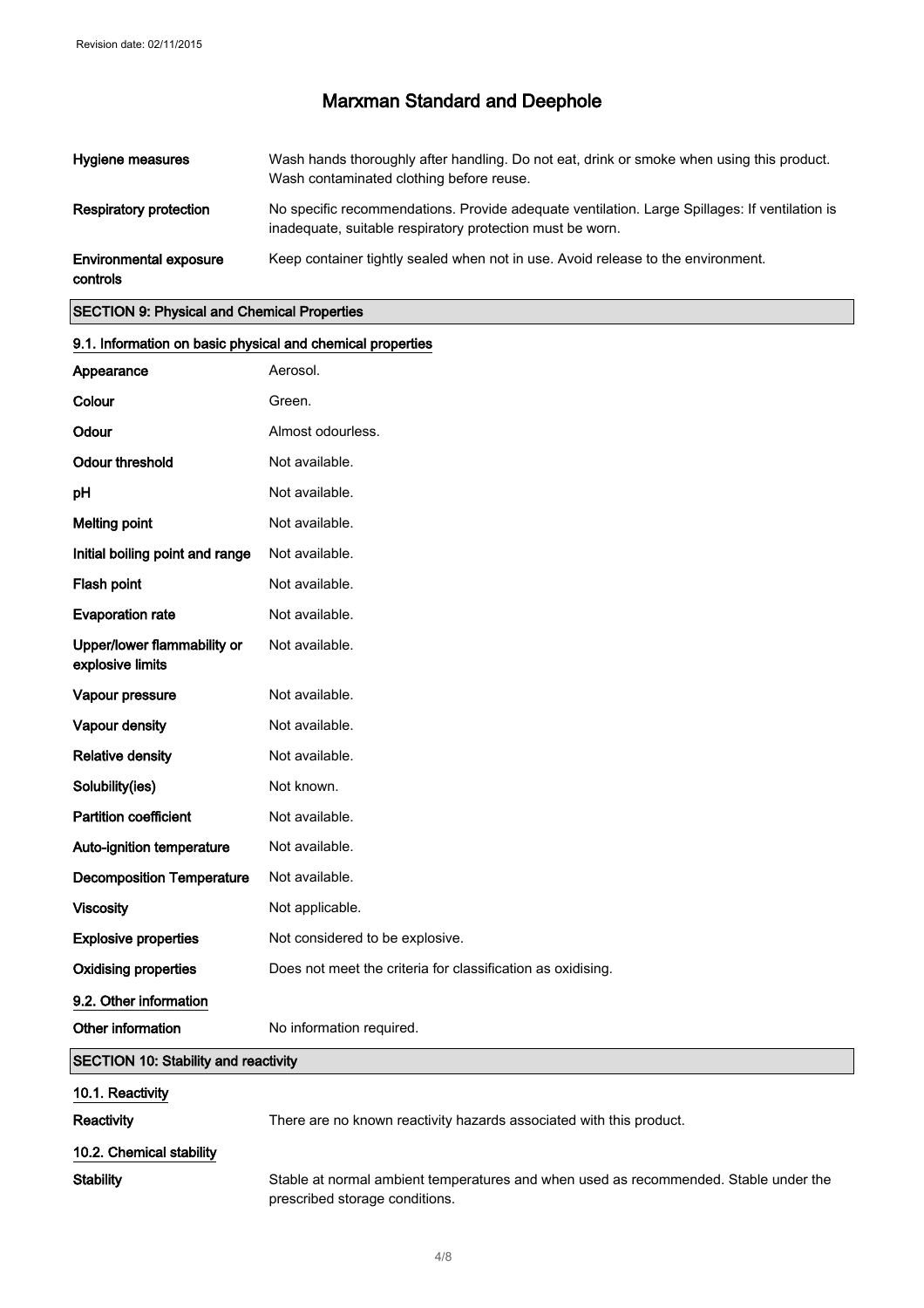| 10.3. Possibility of hazardous reactions                             |                                                                                                                                                                         |  |
|----------------------------------------------------------------------|-------------------------------------------------------------------------------------------------------------------------------------------------------------------------|--|
| Possibility of hazardous<br>reactions                                | No potentially hazardous reactions known.                                                                                                                               |  |
| 10.4. Conditions to avoid                                            |                                                                                                                                                                         |  |
| <b>Conditions to avoid</b>                                           | Avoid exposing aerosol containers to high temperatures or direct sunlight. Pressurised<br>container: may burst if heated                                                |  |
| 10.5. Incompatible materials                                         |                                                                                                                                                                         |  |
| Materials to avoid                                                   | No specific material or group of materials is likely to react with the product to produce a<br>hazardous situation.                                                     |  |
| 10.6. Hazardous decomposition products                               |                                                                                                                                                                         |  |
| Hazardous decomposition<br>products                                  | Does not decompose when used and stored as recommended. Thermal decomposition or<br>combustion products may include the following substances: Harmful gases or vapours. |  |
| <b>SECTION 11: Toxicological information</b>                         |                                                                                                                                                                         |  |
| 11.1. Information on toxicological effects                           |                                                                                                                                                                         |  |
| <b>Toxicological effects</b>                                         | Not regarded as a health hazard under current legislation.                                                                                                              |  |
| Acute toxicity - oral                                                |                                                                                                                                                                         |  |
| Notes (oral LD <sub>50</sub> )                                       | Based on available data the classification criteria are not met.                                                                                                        |  |
| Acute toxicity - dermal                                              |                                                                                                                                                                         |  |
| Notes (dermal LD <sub>50</sub> )                                     | Based on available data the classification criteria are not met.                                                                                                        |  |
| Acute toxicity - inhalation                                          |                                                                                                                                                                         |  |
| Notes (inhalation LC <sub>50</sub> )                                 | Based on available data the classification criteria are not met.                                                                                                        |  |
| Skin corrosion/irritation                                            |                                                                                                                                                                         |  |
| Animal data                                                          | Based on available data the classification criteria are not met.                                                                                                        |  |
| Serious eye damage/irritation<br>Serious eye damage/irritation       | Based on available data the classification criteria are not met.                                                                                                        |  |
| <b>Respiratory sensitisation</b><br><b>Respiratory sensitisation</b> | Based on available data the classification criteria are not met.                                                                                                        |  |
| Skin sensitisation<br><b>Skin sensitisation</b>                      | Based on available data the classification criteria are not met.                                                                                                        |  |
| Germ cell mutagenicity<br>Genotoxicity - in vitro                    | Based on available data the classification criteria are not met.                                                                                                        |  |
| Carcinogenicity<br>Carcinogenicity                                   | Based on available data the classification criteria are not met.                                                                                                        |  |
| <b>IARC</b> carcinogenicity                                          | None of the ingredients are listed or exempt.                                                                                                                           |  |
| Reproductive toxicity<br>Reproductive toxicity - fertility           | Based on available data the classification criteria are not met.                                                                                                        |  |
| Reproductive toxicity -<br>development                               | Based on available data the classification criteria are not met.                                                                                                        |  |
| Specific target organ toxicity - single exposure                     |                                                                                                                                                                         |  |
| STOT - single exposure                                               | Not classified as a specific target organ toxicant after a single exposure.                                                                                             |  |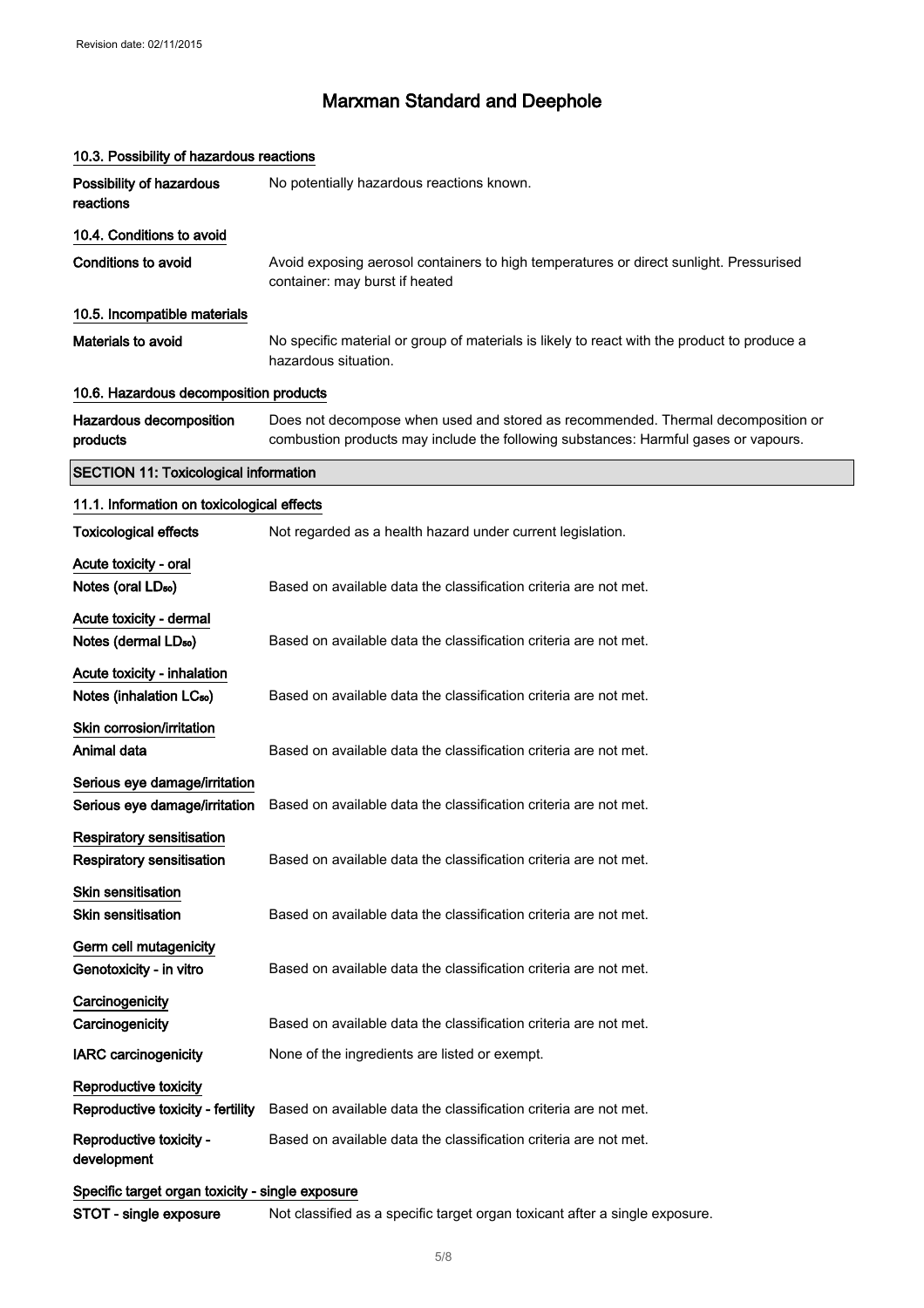| Specific target organ toxicity - repeated exposure |                                                                                                                                                                                                                                                                                   |  |
|----------------------------------------------------|-----------------------------------------------------------------------------------------------------------------------------------------------------------------------------------------------------------------------------------------------------------------------------------|--|
| STOT - repeated exposure                           | Not classified as a specific target organ toxicant after repeated exposure.                                                                                                                                                                                                       |  |
| <b>Aspiration hazard</b><br>Aspiration hazard      | Based on available data the classification criteria are not met.                                                                                                                                                                                                                  |  |
| <b>General information</b>                         | The severity of the symptoms described will vary dependent on the concentration and the<br>length of exposure.                                                                                                                                                                    |  |
| Inhalation                                         | Spray/mists may cause respiratory tract irritation.                                                                                                                                                                                                                               |  |
| Ingestion                                          | Due to the physical nature of this product, it is unlikely that ingestion will occur.                                                                                                                                                                                             |  |
| <b>Skin contact</b>                                | Repeated exposure may cause skin dryness or cracking.                                                                                                                                                                                                                             |  |
| Eye contact                                        | May be slightly irritating to eyes. May cause discomfort.                                                                                                                                                                                                                         |  |
| Route of entry                                     | Ingestion Inhalation Skin and/or eye contact                                                                                                                                                                                                                                      |  |
| <b>Target organs</b>                               | No specific target organs known.                                                                                                                                                                                                                                                  |  |
| <b>SECTION 12: Ecological Information</b>          |                                                                                                                                                                                                                                                                                   |  |
| Ecotoxicity                                        | Not regarded as dangerous for the environment. However, large or frequent spills may have<br>hazardous effects on the environment.                                                                                                                                                |  |
| 12.1. Toxicity                                     |                                                                                                                                                                                                                                                                                   |  |
| <b>Toxicity</b>                                    | Based on available data the classification criteria are not met.                                                                                                                                                                                                                  |  |
| 12.2. Persistence and degradability                |                                                                                                                                                                                                                                                                                   |  |
|                                                    | Persistence and degradability The degradability of the product is not known.                                                                                                                                                                                                      |  |
| 12.3. Bioaccumulative potential                    |                                                                                                                                                                                                                                                                                   |  |
| <b>Bioaccumulative potential</b>                   | No data available on bioaccumulation.                                                                                                                                                                                                                                             |  |
| <b>Partition coefficient</b>                       | Not available.                                                                                                                                                                                                                                                                    |  |
| 12.4. Mobility in soil                             |                                                                                                                                                                                                                                                                                   |  |
| <b>Mobility</b>                                    | The product contains volatile organic compounds (VOCs) which will evaporate easily from all<br>surfaces.                                                                                                                                                                          |  |
| 12.5. Results of PBT and vPvB assessment           |                                                                                                                                                                                                                                                                                   |  |
| Results of PBT and vPvB<br>assessment              | This product does not contain any substances classified as PBT or vPvB.                                                                                                                                                                                                           |  |
| 12.6. Other adverse effects                        |                                                                                                                                                                                                                                                                                   |  |
| Other adverse effects                              | None known.                                                                                                                                                                                                                                                                       |  |
| <b>SECTION 13: Disposal considerations</b>         |                                                                                                                                                                                                                                                                                   |  |
| 13.1. Waste treatment methods                      |                                                                                                                                                                                                                                                                                   |  |
| <b>General information</b>                         | Reuse or recycle products wherever possible. This material and its container must be<br>disposed of in a safe way. When handling waste, the safety precautions applying to handling<br>of the product should be considered. Care should be taken when bandling emptied containers |  |

#### Specific target organ toxicity - repeated exposure

of the product should be considered. Care should be taken when handling emptied containers that have not been thoroughly cleaned or rinsed out. Empty containers or liners may retain some product residues and hence be potentially hazardous.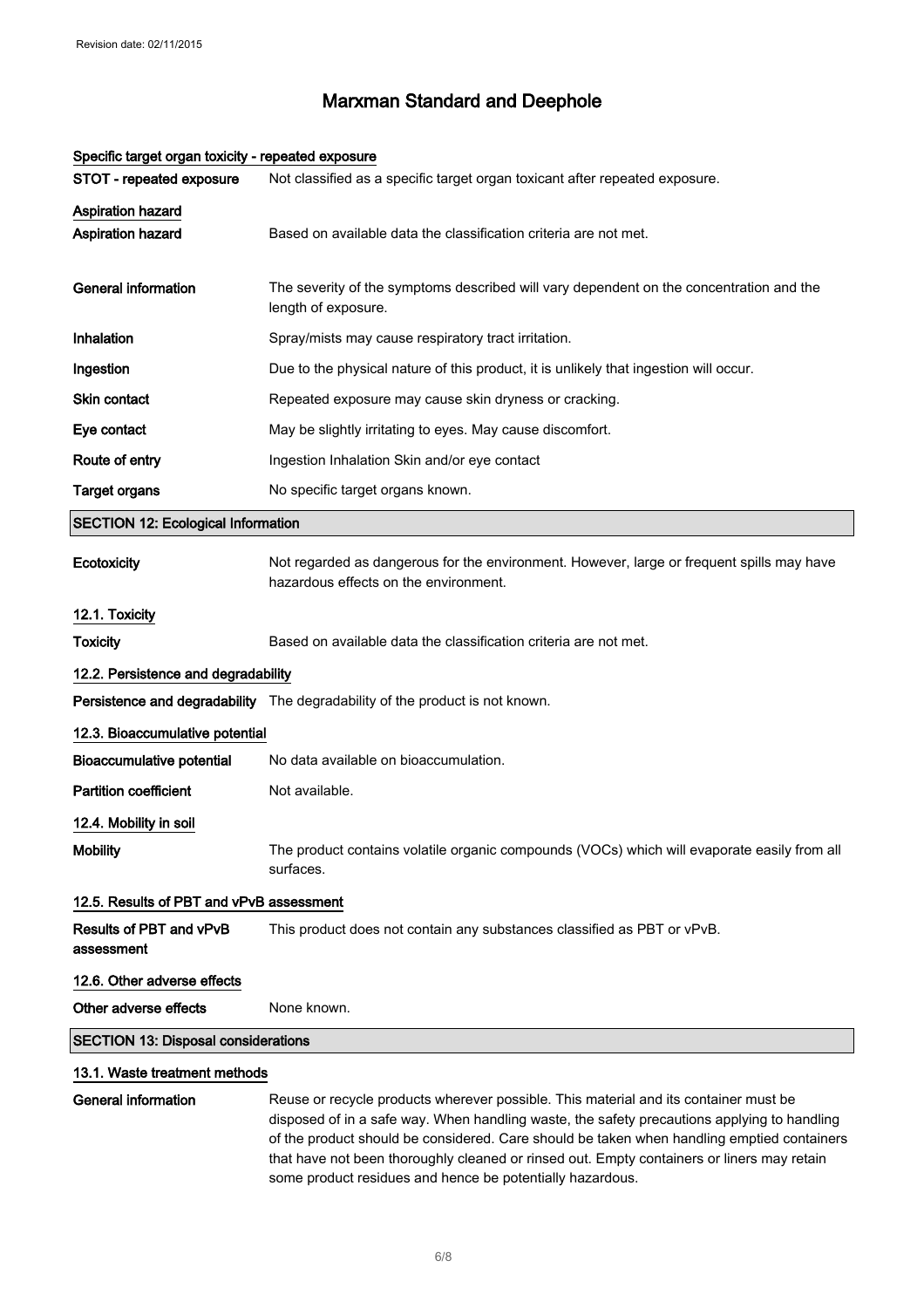| Disposal methods                         | Dispose of waste to licensed waste disposal site in accordance with the requirements of the<br>local Waste Disposal Authority. |
|------------------------------------------|--------------------------------------------------------------------------------------------------------------------------------|
| <b>SECTION 14: Transport information</b> |                                                                                                                                |
| General                                  | The product is not covered by international regulations on the transport of dangerous goods<br>(IMDG, IATA, ADR/RID).          |

### 14.1. UN number

Not applicable.

### 14.2. UN proper shipping name

Not applicable.

### 14.3. Transport hazard class(es)

No transport warning sign required.

### 14.4. Packing group

Not applicable.

### 14.5. Environmental hazards

Environmentally hazardous substance/marine pollutant No.

### 14.6. Special precautions for user

Not applicable.

### 14.7. Transport in bulk according to Annex II of MARPOL73/78 and the IBC Code

Transport in bulk according to Not applicable. Annex II of MARPOL 73/78 and the IBC Code

#### SECTION 15: Regulatory information

### 15.1. Safety, health and environmental regulations/legislation specific for the substance or mixture

| <b>National regulations</b> | The Carriage of Dangerous Goods and Use of Transportable Pressure Equipment<br>Regulations 2009 (SI 2009 No. 1348) (as amended) ["CDG 2009"].<br>EH40/2005 Workplace exposure limits.<br>The Aerosol Dispensers Regulations 2009 (SI 2009 No. 2824).                                                                                                                                                                                                                                                                                                                                                                        |
|-----------------------------|-----------------------------------------------------------------------------------------------------------------------------------------------------------------------------------------------------------------------------------------------------------------------------------------------------------------------------------------------------------------------------------------------------------------------------------------------------------------------------------------------------------------------------------------------------------------------------------------------------------------------------|
| EU legislation              | Regulation (EC) No 1907/2006 of the European Parliament and of the Council of 18<br>December 2006 concerning the Registration, Evaluation, Authorisation and Restriction of<br>Chemicals (REACH) (as amended).<br>Commission Regulation (EU) No 453/2010 of 20 May 2010.<br>Regulation (EC) No 1272/2008 of the European Parliament and of the Council of 16<br>December 2008 on classification, labelling and packaging of substances and mixtures (as<br>amended).<br>Council Directive of 20 May 1975 on the approximation of the laws of the Member States<br>relating to aerosol dispensers (75/324/EEC) (as amended). |

### 15.2. Chemical safety assessment

No chemical safety assessment has been carried out.

#### SECTION 16: Other information